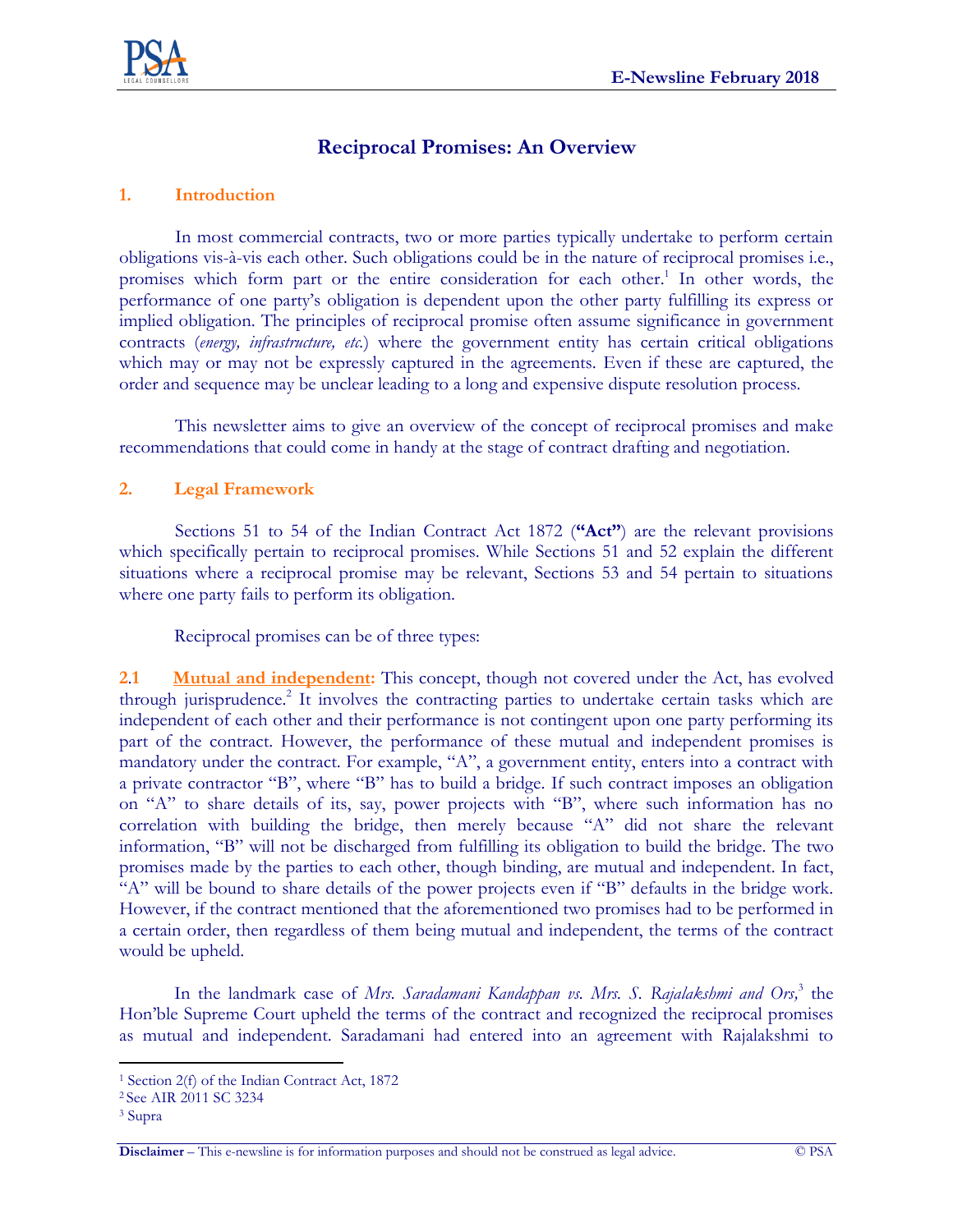

purchase a piece of land for which payments had to be made in multiple installments. Saradamani paid all installments, but, before the last one, asked Rajalakshmi to show the title documents. Rajalakshmi refused and, consequently, Saradamani failed to pay the last installment. Since the last installment was not paid on time, Rajalakshmi terminated the contract. Saradamani filed a case for specific performance and after litigation at multiple forums, the Supreme Court held that the two promises, i.e., payment of the final installment and showing the title documents, were mutual and exclusive. It further held that the contract did not make payment contingent upon reviewing the title documents and, therefore, Saradamani's refusal to pay was not proper. However, since time was of the essence, the Supreme Court held that the contract stood terminated and it directed Rajalakshmi to return the payments received from Saradamani.

**2.2 Conditional:** This is the most common type of reciprocal promise which is almost always a contentious issue whenever there is dispute arising due to the breach of a government contract. As per this, the performance of one party is conditional upon the performance of an obligation by the other party. If such other party fails to perform its obligation in accordance with the contract, the first party would not be able to honor its promise. The assessment of whether a promise is conditional or not depends upon the facts and circumstances of each case. Let us re-look at the earlier illustration. If the contract between "A" and "B" also stipulated that "A" would build a road leading to the proposed bridge to enable "B" to move heavy machinery and equipment to the site, then breach by "A" of this obligation would impact "B's" ability to perform its part of the contract. Even if the contract did not expressly stipulate that building the road is a pre-condition to commencing work on the bridge, the transaction would still be deemed as a reciprocal promise due to its very nature and purpose, i.e., without the road, work on the bridge can't commence.

In *M/s Shanti Builders vs. CIBA Industrial Workers' Co-Operative Housing Society Ltd.,* 4 a dispute arose in connection with certain construction work that had to be done by Shanti Builders. CIBA alleged that Shanti Builders had not completed the construction work in accordance with the contract which led them to suffer heavy losses. Shanti Builders, on the other hand, alleged that it had not been given a plot of land as the contractually stipulated payment for the construction work already completed, and till such payment was not made, it would not be in a position to complete the next phase of work. After hearing the parties, the court upheld the contentions of Shanti Builders and took the view that if the performance of a contract requires a certain sequence (*even if it is not explicitly stated*) then such sequence must always be followed. It further held that where reciprocal promises are dependent upon each other, one party cannot insist on the performance of a promise if it has not performed its corresponding promise.

**2.3 Concurrent:** This is, yet again, a common form of reciprocal promise where parties have to, expressly or impliedly, perform their obligations simultaneously. The party willing to perform its promise will be exempted from doing so if the other party is not "ready" and "willing" to perform its respective obligation. In *J.P. Builders vs. A. Ramadas Rao,<sup>5</sup>* the Hon'ble Supreme Court held that "readiness" refers to financial capacity and "willingness" refers to the conduct of the aggrieved party wanting performance, and generally the former is backed by the latter. To understand this, let us go back to the original illustration. If "A" had to engage vendors through a tender process to source some raw materials for "B", all of which, including those sourced by "B", had to be used together, then if "A" was not "ready" and "willing" to issue tenders on time, "B"

 $\overline{a}$ 4 (2012) 4 Mah LJ 614

<sup>5</sup> (2011) 1 SCC 429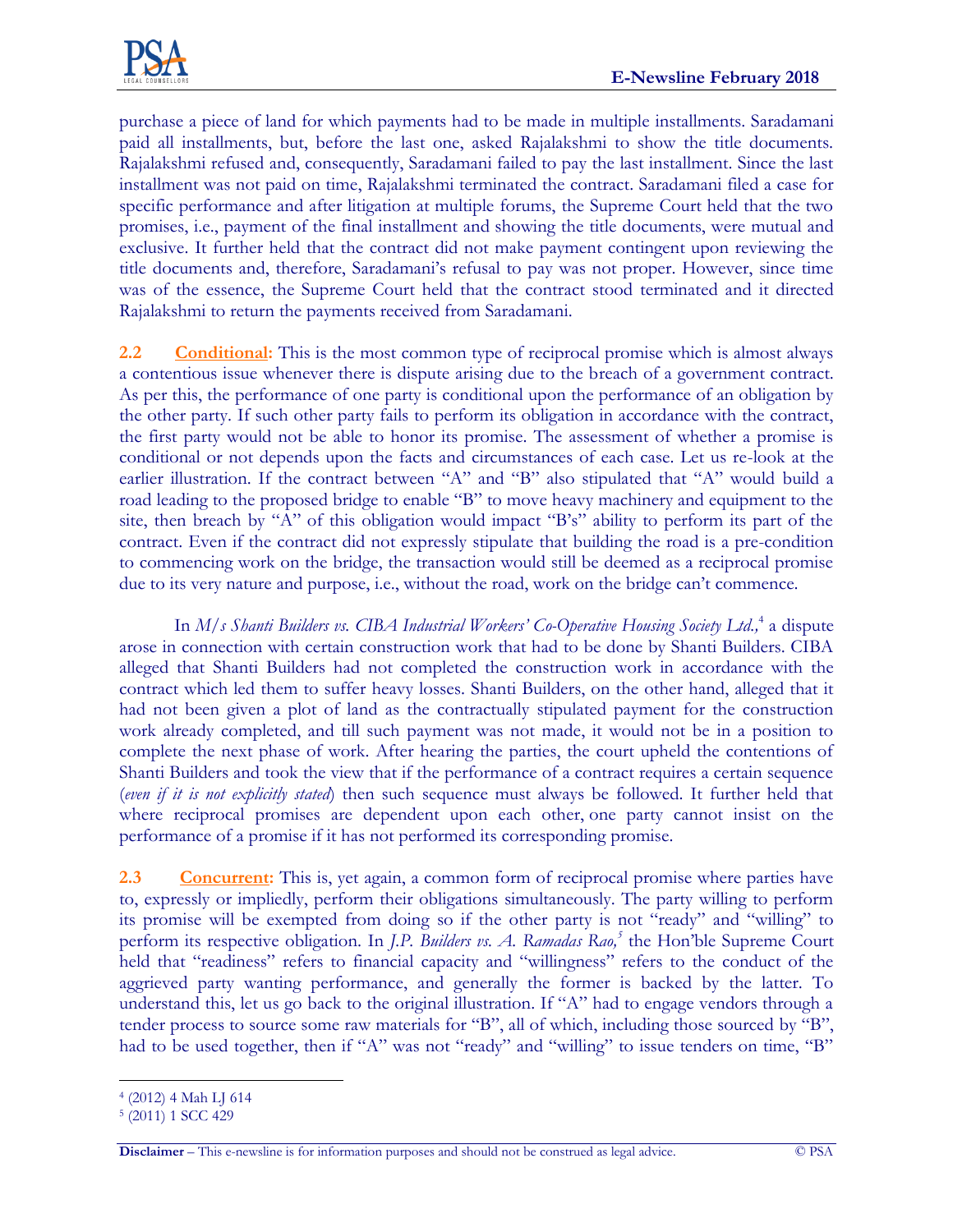

could discharge itself from performing its obligation. Concurrent performance of the reciprocal promises of "A" and "B" is, in this illustration, integral to the overall performance of the contract.

## **3. Breach and Remedies**

Whenever one party fails to perform its obligation under a reciprocal promise, it cannot claim the non-performance by the other and the non-breaching party is entitled to compensation for any loss that it sustains. Further, in case a party prevents the other from performing its promise, the contract will also become voidable at the option of the party so prevented. In both such situations, the contract can be terminated and damages be sought. However, in certain instances, it may not be possible to ascertain damages due to the nature of the transaction. The aggrieved party may have to get the contract specifically performed in order to get an "effective" relief.

Since performance of reciprocal promises and its breach have to be evaluated based on specific facts and circumstances, the question of "who was in breach" is often adjudicated by courts. We have analyzed this below in view of two key reliefs available to the promisor who is not in breach and/or is "ready" and "willing" to perform its obligations.

**3.1 Specific performance:** Specific performance of a contract is done in accordance with the provisions of the Specific Relief Act, 1963 ("**SRA**"). It is enforceable in some of the following key circumstances, namely:

- (i) when the actual damages due to the non-performance of the contract cannot be ascertained; 6
- (ii) when monetary compensation will not afford adequate relief;<sup>7</sup>
- (iii) the contract, by its very nature, is not determinable and does not contain minute details that make it difficult to enforce its material terms;<sup>8</sup>
- (iv) the party seeking relief has never performed nor has been "ready" and "willing" to perform the essential terms of the contract.<sup>9</sup> This is in sync with Section 51 of the Act.

It is noteworthy that proceedings under the SRA are typically initiated where reciprocal promises are between private parties. For most government contracts, damages are quantifiable and, therefore, SRA does not apply. In *Chandulal K. Shah and Ors. vs. Haridas Laxmidas Ashar and*  Ors,<sup>10</sup> the parties had entered into a contract for the sale of an apartment for which consideration had to be paid in two installments before stipulated dates. Chandulal paid the first installment, which was to be utilized by Haridas to repay a mortgage taken on the apartment. At the time stipulated for the payment of second installment, the mortgage had still not been repaid. Chandulal sued Haridas for specific performance of the reciprocal obligation to repay the mortgage and execute the sale. Haridas claimed that Chandulal was not "ready" and "willing" to pay the second installment. After hearing the parties, Court held that Haridas had failed to discharge his reciprocal obligation and issued a decree for specific performance.

 $\overline{a}$ 

<sup>6</sup> Section 10(a) of SRA

<sup>7</sup> Section 10(b) of SRA

<sup>8</sup> Section 14(b) & (c) of SRA

<sup>9</sup> Section 16 of SRA

<sup>10</sup> Judgment dated September 04, 2017 of the Bombay High Court in CS(OS) 2543 of 2012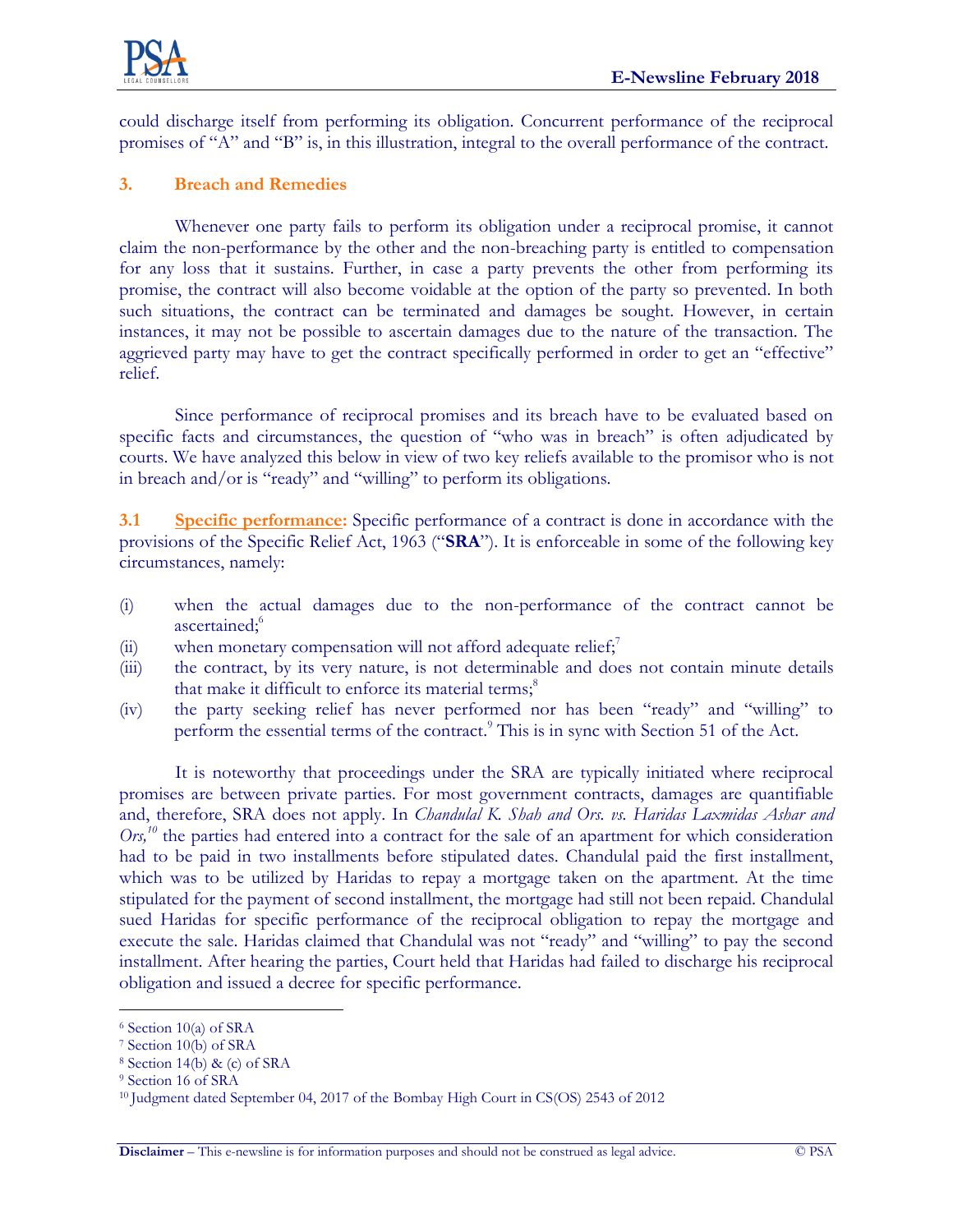

**3.2 Damages:** The most common relief sought in cases of breach of reciprocal promise is damages. Damages are granted under Section 73 and 74 of the Act. Section 73 allows the aggrieved party to claim compensation for losses or damages which naturally arise due to the breach. However, all remote and indirect damages/losses are excluded.<sup>11</sup> Section 74, on the other hand, provides for instances where the quantum of damages is already contemplated in the contract in the form of liquidated damages. In such cases, it is irrelevant as to what "actual" damages were suffered by the aggrieved party. In fact, courts have held in multiple judgments that where the right to recover liquidated damages under Section 74 exists, no question of ascertaining damages arises.<sup>12</sup> Needless to say, the issue of damages will only arise once it has been determined which party was in breach. The more complex the agreement with multiple obligations, the more difficult it gets to ascertain the existence and nature of reciprocal promises to determine breach.

In *Government of Andhra Pradesh vs. V. Satyam Rao,* <sup>13</sup> the Government awarded a contract to Rao for the lining of a canal which was to be completed within a year. Rao was unable to complete the work as the Government failed to stop the flow of water in the canal. Rao cancelled the contract and asked for the settlement of his accounts and compensation. An arbitration panel was formed, which awarded compensation to Rao since it could not have completed the lining work with water flowing. When this award was challenged, the high court upheld it and stated that the compensation given to Rao was due to the non-performance of the Government's reciprocal promise.

### **4. Recommendations**

As mentioned above, the existence of reciprocal promises as well as determination of breach depends upon the relevant facts and circumstances. Some key questions that often come up are (i) who delayed the performance? (ii) was one party's performance impliedly dependent upon the other performing its obligation? (iii) what was the sequence of promises? (iv) did one party, directly or indirectly, prevent the other from performing its obligation? (v) was the aggrieved party "ready" and "willing" to perform its corresponding obligations? All these questions assist the court in addressing the most critical issue- who was in breach of the contract?

While each case is different, it provides unique learnings on how contracts should have been drafted and negotiated. Some practical recommendations, subject to the nature of the contract, are as follows:

**4.1 Order of promises:** One common problem in government contracts is that the obligations of the government entity are not in as much detail as that of the private contractor. It is in the interest of both parties to detail even the most obvious obligations and the order in which they have to be performed. For instance, in an EPC contract, the government entity might retain the right to procure raw materials from its own vendors. However, the process of placing these orders and the corresponding time frame is almost never captured in detail. On the other hand, if the timelines and impact on the private contractor's work is negotiated in detail, the risk of a potential long-drawn, expensive arbitration/litigation on this issue can be minimized.

 $\overline{a}$ 

<sup>11</sup> *Pannalal Jankidas vs. Mohanlal* AIR 1951 SC 145

<sup>&</sup>lt;sup>12</sup> Chunilal Mehta & Sons Ltd. vs. Century Spinning & Mfg. Co. Ltd. AIR 1962 SC 1314

<sup>13</sup> AIR 1996 AP 288

**Disclaimer** – This e-newsline is for information purposes and should not be construed as legal advice. © PSA